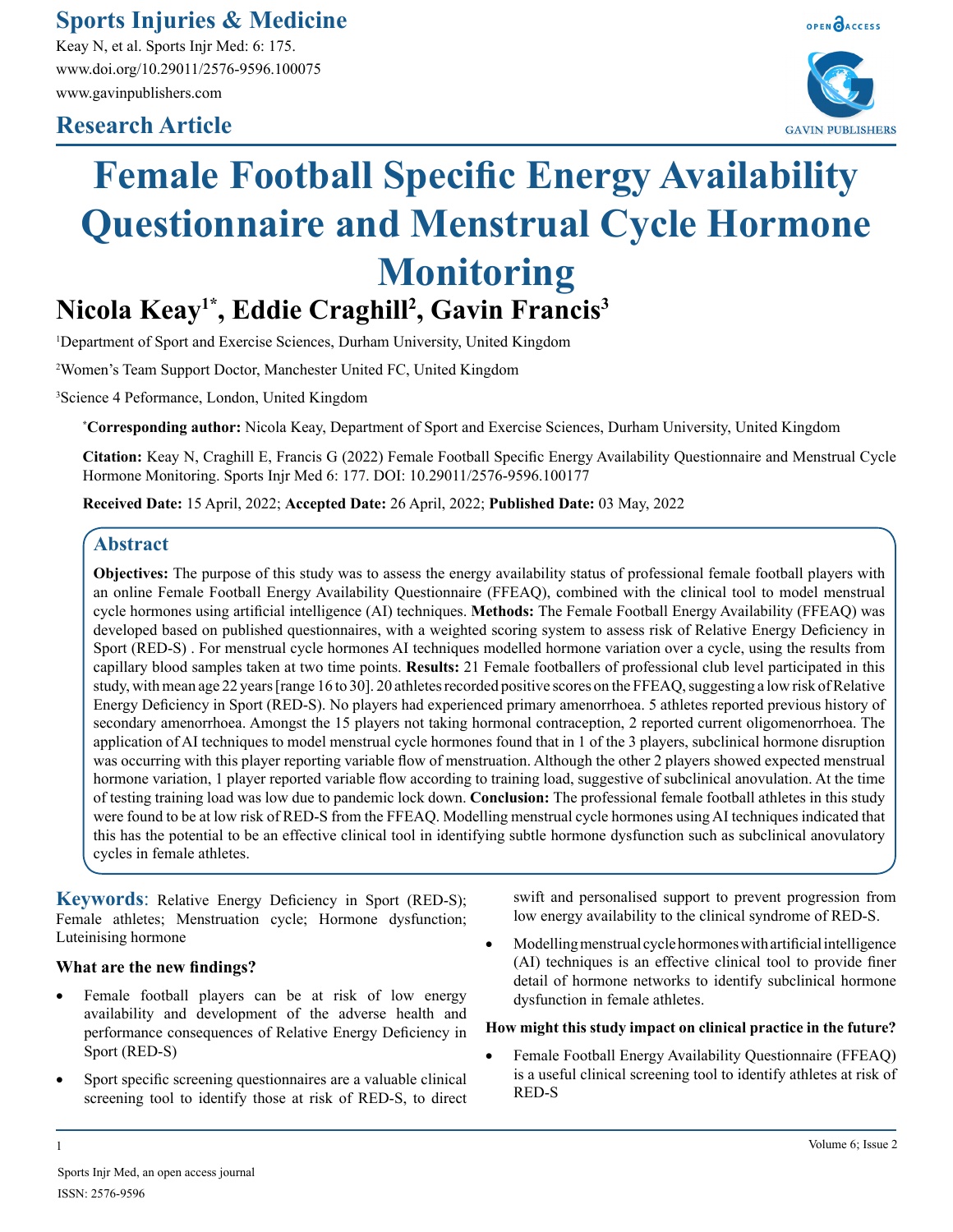- Application of artificial intelligence to menstrual cycle hormones can provide a complete picture of hormone function. This clinical tool has the ability to detect subclinical hormone dysfunction as a precursor to developing functional hypothalamic amenorrhoea (FHA) in RED-S
- This AI clinical tool can also be helpful for athletes recovering from FHA to guide the appropriate return to full training once full hormone function is restored
- This AI hormone clinical tool can be used in distinguishing hypothalamic issues found in low energy availability; from reduced ovarian responsiveness found in perimenopause.

# **Introduction**

Endurance athletes are well documented to be at risk of low energy availability and hence the adverse health and performance consequences of Relative Energy Deficiency in Sport (RED-S) [1]. Nevertheless, emerging evidence and discussion of athletes participating in team sports, such as women's football, suggests that they can also be at risk, whether low energy availability (LEA) arises intentionally or unintentionally, due to high training load and social pressures [2].

The validated Low Energy Availability Female Questionnaire (LEAF-Q)[3] focuses on the physical health aspects of low energy availability in female athletes. However, to date there are no sports specific screening questionnaires to identify female football players at risk of the health and performance consequences of RED-S.

A Sports Specific Energy Availability Questionnaire with clinical medical Interview (SEAQ-I) for male cyclists has been validated against bone mineral density (BMD) of the lumbar spine and hormones [4]. Furthermore, educational interventions in this research study proved effective in reversing the adverse health and performance consequences of those cyclists at risk of RED-S [5]. A Dance Energy Availability Questionnaire (DEAQ) for female and male dancers indicated that psychological drivers play a part in development of LEA and subsequent risk of RED-S [6].

Early identification of athletes at risk of LEA, would help in the prevention of RED-S. In females the endocrine network of the menstrual cycle is particularly sensitive to LEA. Whilst functional hypothalamic amenorrhoea (FHA) is the end point of LEA, more subtle dysfunction such as subclinical anovulatory cycles and luteal phase deficits may proceed this [7]. To date current menstrual cycle tracking may not detect these subtle endocrine disruptions.

The research objectives were to develop a female football energy availability questionnaire (FFEAQ) to identify players at risk of LEA and to test the clinical application of modelling female hormones over a menstrual cycle using artificial intelligence (AI) techniques.

# **Methods**

#### **Study design**

A cross sectional study of professional female footballers at a UK football club from March to July 2021. This study was reviewed and approved by Durham University research ethics committee. All participants provided informed consent.

#### **Female Football specific health questionnaire**

Participants were invited to complete a female football specific questionnaire (FFEAQ) which had been developed based on current clinical screening questionnaires.

#### **Blood biomarkers**

Blood biomarkers were assessed for those athletes not on hormonal contraception and who were menstruating, using capillary blood samples, taken on day 14 and day 21 of a menstrual cycle. Samples were analysed for FSH (follicle stimulating hormone), LH (luteinising hormone), oestradiol and progesterone, at an accredited laboratory using a cobas8000 machine.

#### **Statistical analysis**

Data analysis was performed using the open-source tools, SciPy and Pandas (NumFOCUS, Austin, Texas), implemented using the Python programming language. Summary statistics, including count, mean and standard deviation of responses, were calculated for the sample according to the responses to the questions. Body mass index (BMI) was calculated by dividing mass in kilogrammes by the square of height in metres. A minimum BMI (BMI min) was calculated based on the player's minimum weight for current height. A weight variability value was calculated by dividing the difference between the maximum and minimum weights for the current height by the current weight.

A RED-S Risk Score was calculated by applying a points system to questionnaire responses particularly relevant to the syndrome (see RED-S Risk Score calculation supplementary file 2). Relevant factors included BMI, hormone levels, diet, injury history, measures of wellbeing (freshness, sleep, gut issues), attitudes to controlling diet and weight and any history of diagnosed eating disorder.

The modelling of the time variation of female hormones drew from the field of Artificial Intelligence. A tested system used Bayesian Inference to infer the best fit curves of the four key female hormones. The analysis was performed for each individual, taking into account reported cycle length and the measured hormones at two time points in the menstrual cycle. The output was used to assess overall hormone network function.

# **Results**

The questionnaire received complete responses from a total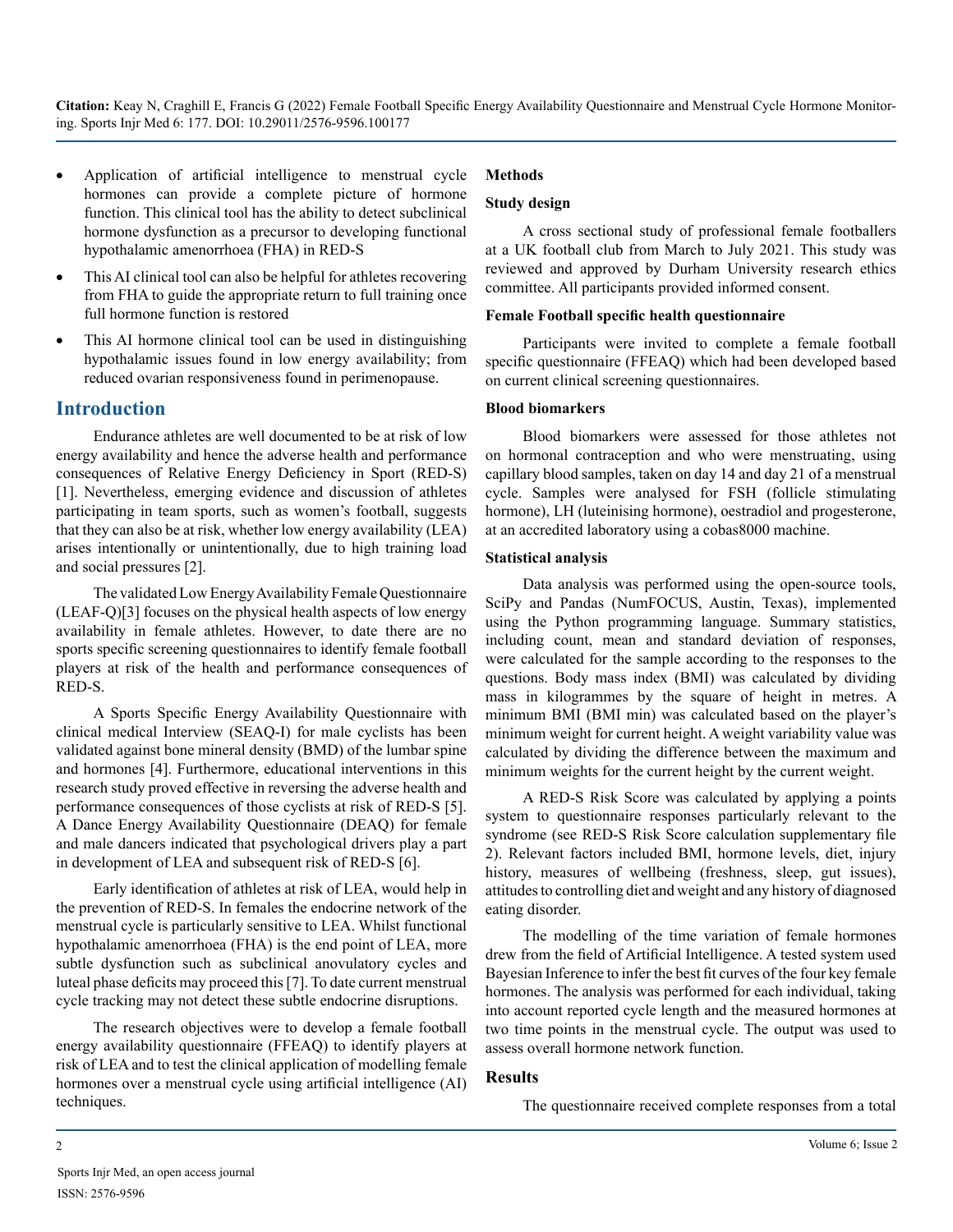of 21 female footballers of professional club level, including 7 national team players.

The mean age of the players was 22 years [range 16 to 30]. On average, the players started playing football aged 6 and transitioned to full-time training at 18.

# **Female Football Energy Availability Questionnaire (FFEAQ)**

Anthropomorphic data are provided in Table 1: Anthropomorphic data. Weight variability is the range of minimum to maximum weight for current height divided by current weight. A value of 8% would be consistent with weight varying by  $+/-4%$ , so a player weighing 64.6 kg might have seen her weight vary between 62kg and 67kg and her BMI vary from 22.0 to 23.8. The sample included a range of playing positions shown in Table 2.

|                  | Height (m)          | Weight (kg)         | BMI $(kg/m2)$       | Weight variability  |
|------------------|---------------------|---------------------|---------------------|---------------------|
| Players $(n=21)$ | 1.68 [1.58 to 1.80] | 64.6 [57.0 to 77.0] | 22.8 [19.9 to 27.9] | $8\%$ [3\% to 25\%] |

| <b>Playing position</b> | Forward | Aidfield | Defender | Foalkeeper |
|-------------------------|---------|----------|----------|------------|
| Players                 |         |          |          |            |

# **Table 2:** Playing positions.

Most players had been actively engaged in sports prior to taking up full time football, typically training around 9 hours a week. Current weekly activity levels were consistent with professional athletes shown in Table 3.

| Hours per week | <b>Matches</b> | Training                  | Gym                        | <b>Total</b>    |
|----------------|----------------|---------------------------|----------------------------|-----------------|
| Players        | 2.5 [0 to 5]   | 12.9 $[8 \text{ to } 22]$ | 6.6 $[2.5 \text{ to } 13]$ | 22.0 [13 to 38] |

**Table 3:** Current weekly activity levels.

# **Psychological factors**

**Attitudes to training:** Eight respondents reported feeling worried about missing a session, while 13 noted that these things happen.

# **Attitudes to weight**

Players reported on factors influencing attitudes to weight. Nine had been told to lose weight at some point in their training/ professional career. 15 of the 21 players were not influenced by social media (e.g. Instagram) to try to lose weight, though 6 players were influenced to some extent.

Players weighed themselves on average 1.9 times a week. Half did not weight themselves at all, but one player weighed herself 20 times a week. Players' self-esteem was generally not strongly affected by their ability to control what they eat and what they weigh, using a scale of 1 (no effect) to 6 (very important) shown in Table 4.

| <b>Impact on self-esteem</b> | Controlling what you eat | Controlling what you weigh |
|------------------------------|--------------------------|----------------------------|
| <b>Mean score</b><br>Players |                          |                            |

**Table 4:** Control and self-esteem.

Players felt they were close to the best weight, with no desire to be significantly lighter or heavier.

# **Menstrual History**

Female hormone history was investigated in some detail. No players reported primary amenorrhoea: all players had experienced the commencement of menstruation, though this was not until after the age of 15 in four of the players. Secondary amenorrhoea: menstruation had ceased for six months or more, at some point in the past, for five players. Oligomenorrhea: of the 15 players not using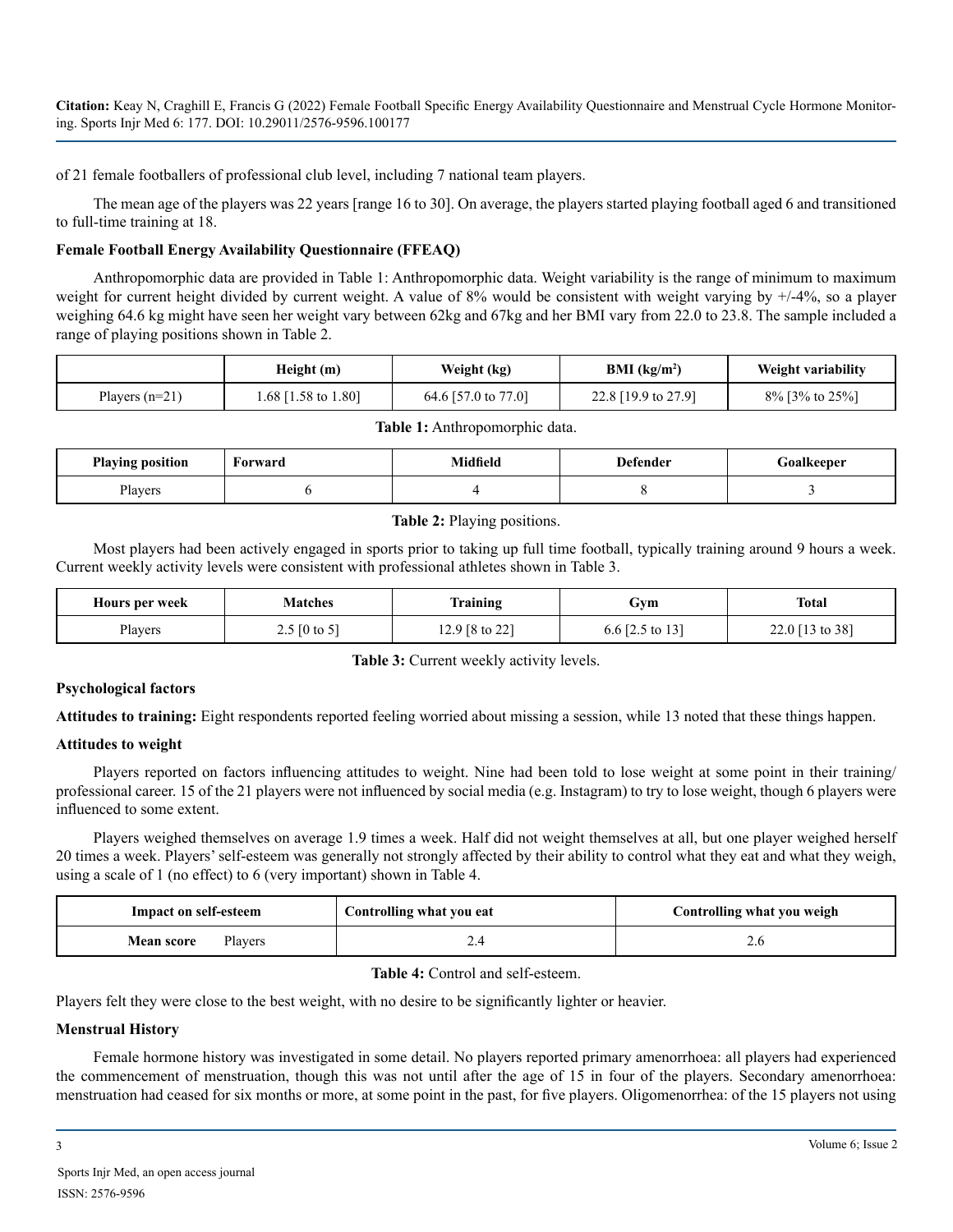hormonal contraceptives, 2 experienced fewer than nine cycles per year.

All menstruating players felt that their cycles affected their performance, primarily during the menstrual bleed (13) or in the two weeks before or just before. Bleed length was either 3-4 days (8) or 5-7 days (7). Eleven players used menstrual tracking apps.

On being asked if the hormones in the oral contraceptive pill are equivalent to their own hormones, 7 said no, 12 did not know and 2 said yes. Of the six players, using hormonal contraceptives, their reasons were contraception, reduction of menstrual period pain or to regulate cycles.

There were mixed opinions on whether it was normal for female athletes not to have periods: 12 said no, 5 yes and 4 did not know. Twelve players associated negatives with not having periods, 7 did not and 2 did not know.

#### **Illness and injuries**

Most players had taken time off due to injury in the last year. Injuries tended to be soft tissue related, though 6 players had fractured bones. Most time loss to injury had been 14 days or less, though some rehabilitated for much longer, these tending to be associated with fractures. Players had had relatively little illness: on average just over 2 off days in the year (Figure 1).





# **Medications, supplements, allergies/intolerances**

Players were generally not using medications or supplements. Four players reported minor allergies.

#### **Eating habits**

Average caffeine and dairy consumption were generally low: one cup of coffee and three portions of dairy. Two players were vegetarian, but none were vegan. Other than one player who avoided fish and one who limited carbohydrates, the large majority of players (17) did not exclude food types. Players benefited from advice provided by the team/club access to a dietician/nutritionist.

#### **Smoking**

None of the players smoked.

#### **Wellbeing**

On a rating scale for freshness from 1 (extremely fatigued) to 6 (no fatigue at all), players scored 3.2, on average. Using a similar scale for sleep from 1 (hardly ever get a good night's sleep) to 6 (always), players ranked 3.6 on average. Among those having problems sleeping, common reasons were difficulty falling asleep (8), early waking (7) and disrupted sleep (3).

Ratings for the digestive system from 1 (continuous problems) to 6 (none) produced an average of 4.0. 11 reported no digestive problems, while 7 had bloating, 2 suffered discomfort and 3 constipation.

#### **Eating disorders**

Only one player had a previous diagnosis of an eating disorder. There was a range of awareness of medical terms Figure 2.



**Figure 2:** Awareness of medical terms.

RED-S Risk Scores ranged from  $-2$  to  $+12$ , with negative scores indicating a higher risk. The average score was  $+6.4$ , indicative of healthy status. The only player with a negative score had experienced some menstrual disruption and injuries, as well as strong desires to control her food and weight. Nevertheless, her current BMI was healthy, and she was not experiencing problems with fatigue, sleep or gut issues.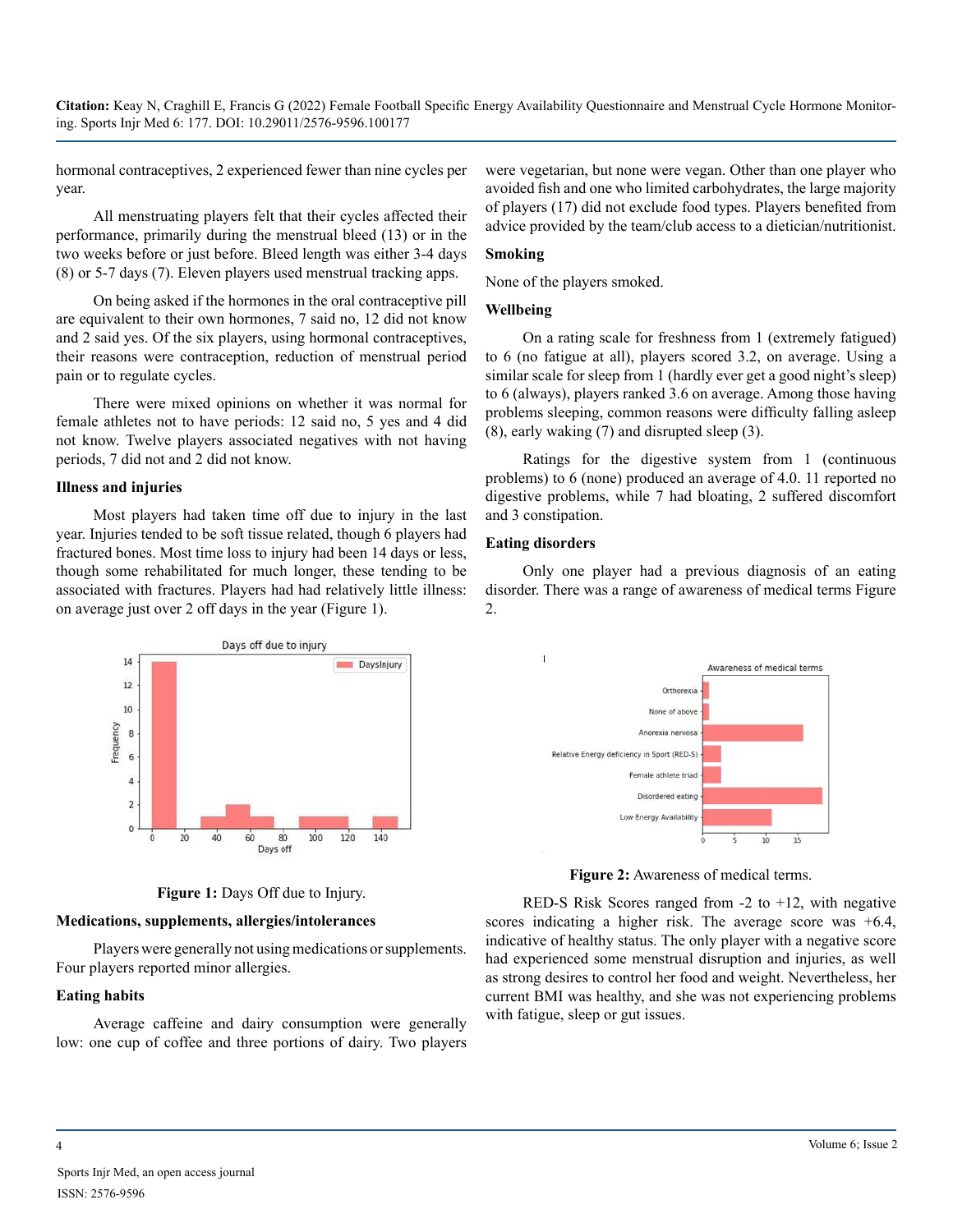

**Figure 3:** RED-S Risk Scores.

#### **Female Hormone Modelling**

3 players performed female hormone modelling. For 1 player, subclinical hormone disruption was occurring demonstrated by the modelled time course of hormone fluctuations over the entire menstrual cycle for FSH, LH, oestradiol and progesterone, in keeping with subclinical anovulation. Furthermore, this player reporting variable flow of menstruation which could be clinical consequence of low range oestradiol over the cycle. Although the other 2 players showed expected menstrual hormone variation, 1 player reported light flow according to training load, suggestive of subclinical anovulation. At the time of collecting sample, training load was unusually low due to pandemic early lock down.

# **Discussion**

This study found that female football players can be at risk of low energy availability, which can be identified with a female football specific questionnaire (FFEAQ). Artificial intelligence techniques can be used to model the hormones of the menstrual cycle from two capillary blood samples taken during the cycle which can detect early subclinical emergent female hormone network dysfunction.

#### **Female Football Energy Availability Questionnaire (FFEAQ)**

The clinical assessment of energy availability in female footballers has historically been overlooked and under-utilised. In an elite environment, individual indicators of energy availability are routinely detected via the multi -disciplinary team however the bigger picture can remain challenging to piece together. The fewer the resources available to the medical team, the greater the challenge.

Diagnostic accuracy can also be compromised by the use of hormonal contraceptives such as the combined oral contraceptive pill (COCP) due to its effect on down regulation of the hypothalamic-pituitary-ovarian axis and consequent "switching off" of menstruation as a barometer of internal health female hormone network function. Even where there is low energy availability, the exogeneous female hormones in the COCP will induce a regular withdrawal bleed when taken as routinely prescribed. This can erroneously be regarded as a marker of a functioning hypothalamic system and mask the extent of RED-S [8].

The FFEAQ has the advantage of being a comprehensive clinical tool, which takes into account other indicators of low energy availability, beyond menstrual function and furthermore, includes sports specific factors. Attempts to evaluate energy availability in other sports, primarily those more traditionally associated with RED-S, have produced the female athlete screening questionnaires for low energy availability: LEAF-Q [3]. However, the LEAF-Q does not consider football specific factors, such as playing position, nor diet, injury type, wellbeing metrics or psychological factors. Furthermore, some of these factors are included in the FFEAQ weighted scoring system.

Other questions in the FFEAQ can be used for sub analysis in a longitudinal study of professional players in terms of playing position and breakdown of training load. The evidence is not currently robust enough to indicate that defenders are more at risk of RED-S than forwards for instance. There is however evidence to suggest the physical load on goalkeepers is less than outfielders, so correcting the FFEAQ score by 0 for an outfielder and +1 for a goalkeeper is proposed. This adjustment has the potential to provide further detail in the risk assessment of low energy availability in female football players.

The FFEA-Q standardises the assessment of health and energy availability in a way which can be used by medical practitioners and female footballers themselves at all levels of the game. The weighted scoring system of sports specific questionnaires also allows direct comparison between female athletes who train in other sports [6]. This provides finer detail, compared to the more generic LEAF-Q.

Using a threshold of -1 or less for "high risk of RED-S", only one athlete scored within this category. This is consistent with the low incidence of low energy availability expected in women's football when compared to some other sports. It is also indicative of an environment and a culture where steps had already been taken to address this issue.

A further five participants scored 4 or less. When correlated to prior multi-disciplinary assessment of energy availability, all but one had previously been identified as at risk by other means. This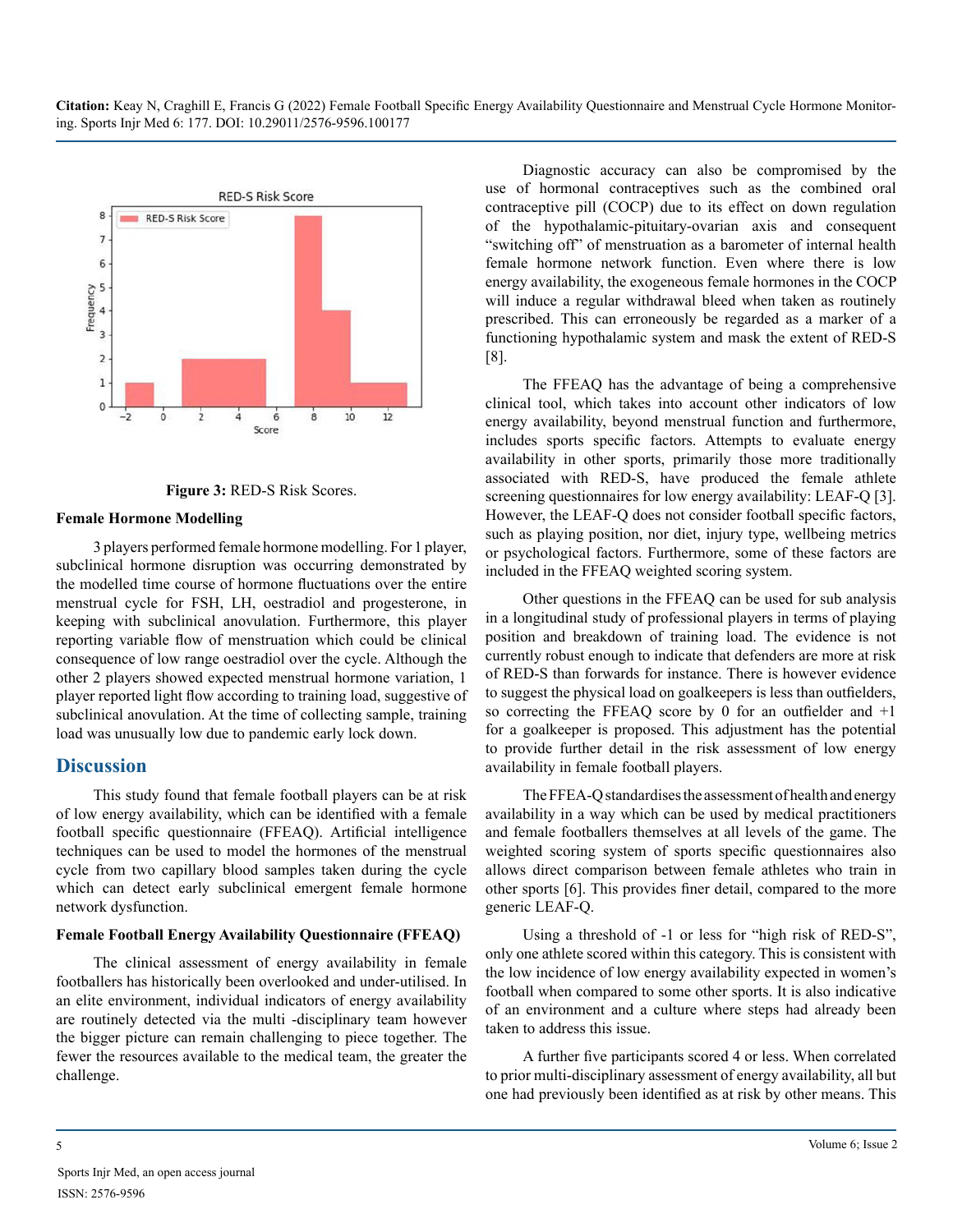suggests the FFEA-Q is at least as effective at predicting those at risk compared to standard methods. This may be because certain psychological or behavioural factors are more challenging to elicit in face-to-face discussion. These findings support the creation of an "at risk of RED-S" category for those scoring 0-4.

Recognition is required that the FFEA-Q provides an evaluation of energy availability only at the time it is administered. Whilst respondent's beliefs and previous experiences are accounted for, they are weighted sufficiently to allow normalisation of scores should subsequent behaviours and beliefs alter. This is evidenced by healthy scores amongst two participants who were previously given a diagnosis of RED-S associated with bony injuries but received subsequent MDT input to correct this.

Ultimately, clinical assessment will remain the gold-standard for the assessment of energy availability in female footballers however this can be enhanced through use of the FFEA-Q and the novel usage of individualised hormone profiling.

#### **Artificial Intelligence in modelling female hormones**

Tracking the menstrual cycle, is a good starting point as an indirect indicator of female hormone health. However, subclinical anovulatory cycles can be missed. This is of concern as this situation, if left undetected, can have adverse health consequences [9]. Whilst blood testing is the "gold standard" for assessing the concentration of all four of the key female hormones, individual differences in hormone timing, means that subtilties of dysfunction can be missed [10].

Application of artificial intelligence techniques to biological systems and specifically in clinical medicine makes this a valuable clinical tool which is being used to personalise health care and medicine [11]. This approach is clinically effective for early identification of hormone disruption due to imbalances in training load and nutrition in professional dancers [12]. This clinical tool can also be used to guide return to training after restoration of energy availability. Quantification of dynamic female hormone function can also be valuable in monotiling the effect of training load over a season. Furthermore, this approach can be used to distinguish hypothalamic down regulation from reduced ovarian responsiveness in older age group athletes.

#### **Limitations and further work**

Although all the athletes came from the same professional team, self-selection bias could play a part. Further work will be to undertake a longitudinal study of players to assess the impact of a full season on FFEAQ scores and menstrual cycle hormones.

The AI based clinical tool of modelling menstrual cycle hormones could also be applied in the personal monitoring of the effective restoration of endocrine networks following FHA due to RED-S to guide return to play. For retired female football players,

based on symptoms and a static, single blood test, it is challenging to make the important clinical distinction between hypothalamic down regulation declining ovarian response occurring during perimenopause in lead up to menopause. AI assisted modelling of female hormone networks has the potential to be clinical tool to distinguish between the effects of low energy availability and physiological change on endocrine networks.

# **Conclusions**

A sport specific, female football energy availability questionnaire (FFEAQ) is a useful screening tool, which can be used, combined with clinical input to identify, and support athletes at risk of low energy availability and developing RED-S. The application of AI techniques to model female hormone networks can personalise clinical advice.

#### **Statements**

#### **Acknowledgments**

Thank you to the athletes, staff and the club for their interest and participation in this study.

#### **Contributors**

NK EC and GF: conceptualisation of project, development of study design, involvement of athletes, drafting and revision of manuscript. GF: advanced statistical analysis drafting and revision of manuscript.

#### **Competing Interests**

EC is employed by Manchester United Football Club, NK is part time employee of Humankind Ventures Ltd which provides blood testing and reporting logistics. GF received a consulting fee for the development of an algorithm to perform female hormone network modelling, mentioned in the paper. Contributions to this paper were independent of consulting services and not funded by any consulting fees. NK, non-paid, lead the team which wrote the non-profit educational British Association Sport and Exercise Medicine website on RED-S

#### **Female Football Energy Availability Questionnaire. Supplementary file 1**

This online questionnaire should take about 15 minutes to complete. The purpose of this project is to optimise the health and performance of athletes so that they are able to sustain long, successful careers. Currently there are no health screening questionnaires specific to type of sport. This study proposes to assess health in female footballers.

**Project title**: Assessment of Health and Performance in Athletes. Researchers: Dr Nicky Keay (medical doctor), Dr Eddie Craghill (medical doctor), Gavin Francis (data analyst). Ethical approval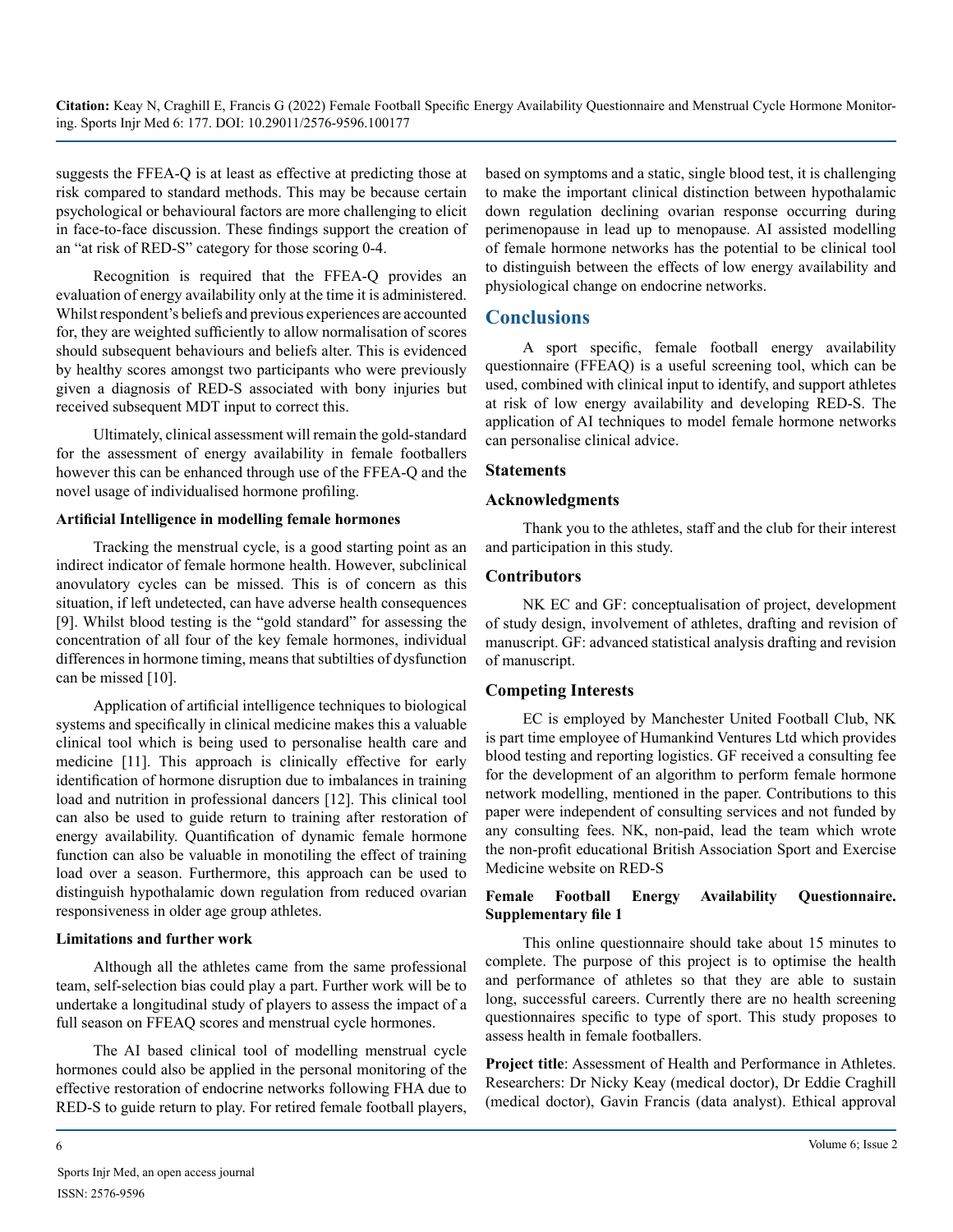> Weight bearing exercise Resistance exercise

Non weight bearing exercise

Relieved, I need more rest

These things happen Worried/anxious

How do you feel if you have to miss training?

Before full-time football training, did you take part in any sports? If so please state which sport(s) and number of hours per week.

from Durham University 27/02/20

# **Consent**

In order to complete this questionnaire, we request that you confirm that you understand the purposes of the project, what is involved and that you are happy to take part. Please click on this link for the Information Sheet and Privacy Notice. I confirm that I have read and understand the online Information Sheet and the online Privacy Notice for this project. I have had sufficient time to consider the information and ask any questions I might have and I am satisfied with the answers I have been given I understand who will have access to personal data provided, how the data will be stored and what will happen to the data at the end of the project. I understand that anonymised versions of my data may be archived and shared for legitimate research and educational purposes. I understand that my participation is entirely voluntary. I confirm that I am happy to take part in this project by answering this online questionnaire.

Football Background (1 of 7) Surname First name What is your date of birth? Please select your favoured playing positions Goalkeeper Central defender Full/Wing back Central midfielder Winger Striker Other… At what level do you play on regular basis? Domestic team National team Age you started playing football? Age you transitioned into full-time football programme? Please indicate your football activity in hours per week 0-5 6-10 11-15 15-20 20-25 26+ Training Matches Conditioning Medical History (2 of 7) Current height (in metres, e.g. 1.65) Current weight (kg) Lowest weight for current height (kg) Highest weight for current height (kg) How often do you weigh yourself per week away from the club? Female hormones (3 of 7) Age your periods started? 13 years or younger 14-15 years 16 years or older Never started Have your periods stopped for 6 or more consecutive months (besides pregnancy or taking hormonal contraception)? No, never Yes, it has happened before Yes, that is the situation now If your periods stopped at some time in your life, for how many months did this last? Please indicated if you have been diagnosed with any of the following? Polycystic Ovary Syndrome (PCOS) Endometriosis Do you think the hormones in the oral contraceptive pill are equivalent to your own hormones? Yes No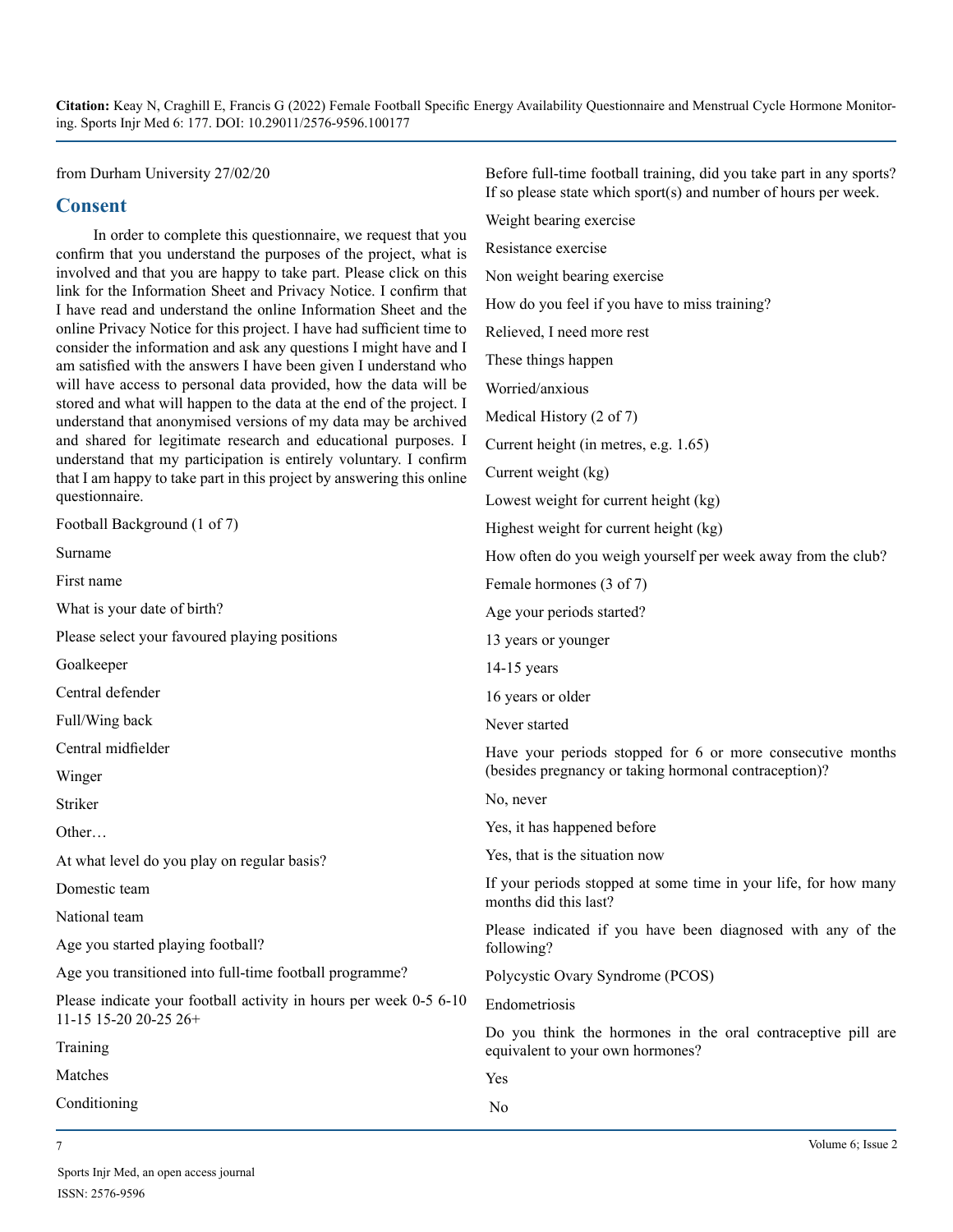| Don't know                                                                                                        | 7-8 days                                                                                                               |  |
|-------------------------------------------------------------------------------------------------------------------|------------------------------------------------------------------------------------------------------------------------|--|
| Have you ever been pregnant?                                                                                      | more than 8 days                                                                                                       |  |
| Yes                                                                                                               | What best describes the nature of your menstrual flow?                                                                 |  |
| No                                                                                                                | Generally light (requiring light sanitary wear)                                                                        |  |
| Are you currently taking any form of hormonal contraceptive?                                                      | Generally heavy (requiring maximum sanitary wear)                                                                      |  |
| Yes                                                                                                               | Neither light, nor heavy                                                                                               |  |
| No                                                                                                                | Very variable                                                                                                          |  |
| Hormonal contraception If yes to taking hormonal contraception.<br>Then go to section 4 Medications and lifestyle | Does a high training load change the nature of your menstrual<br>cycle?                                                |  |
| What type of hormonal contraception are you using?                                                                | Does not affect my cycle                                                                                               |  |
| What is the reason you are taking hormonal contraception?                                                         | Lighter bleed for fewer days                                                                                           |  |
| Contraception                                                                                                     | Heavier bleed for more days                                                                                            |  |
| Reduce menstrual period pain                                                                                      | Menstruation stops                                                                                                     |  |
| Decrease menstrual period bleeding                                                                                | If you use a mobile application to track your periods, which app                                                       |  |
| To regulate cycle                                                                                                 | do you use?                                                                                                            |  |
| Otherwise no bleeding occurs                                                                                      | Medications and lifestyle (4 of 7)                                                                                     |  |
| Menstrual Cycles If no to taking hormonal contraception Please                                                    | Please list any prescribed medications                                                                                 |  |
| indicate the frequency of your cycles over the last year                                                          | Please list below any allergies or food intolerances                                                                   |  |
| 9 or more periods at regular intervals (eg regularly at 25 to 34 day<br>intervals)                                | What is your average caffeine intake per day? (Equivalent cups of<br>caffeinated coffee)                               |  |
| 9 or more periods at irregular intervals (sometimes a week early<br>or late)                                      | How many average portions of dairy do you consume per day.<br>Portion $=$ milk on                                      |  |
| Fewer than 9 periods                                                                                              | cereal/tea/coffee, cheese, yoghurt)?                                                                                   |  |
| No periods for 6 months                                                                                           | Are you vegetarian?                                                                                                    |  |
| For you, what is the average numbers of days between one                                                          | Are you vegan?                                                                                                         |  |
| menstrual cycle and the next?                                                                                     | Do you exclude any types of foods by choice?                                                                           |  |
| Do you feel your menstrual cycles affect your physical performance<br>and/or wellbeing?                           | Carbohydrates                                                                                                          |  |
| No impact                                                                                                         | Fats                                                                                                                   |  |
| In the two weeks before the menstrual bleed                                                                       | Meat                                                                                                                   |  |
| During the menstrual bleed                                                                                        | Fish                                                                                                                   |  |
| Mid cycle                                                                                                         | Dairy                                                                                                                  |  |
| What best describes the average length of your menstrual bleed?                                                   | Gluten                                                                                                                 |  |
| $1-2$ days                                                                                                        | Other                                                                                                                  |  |
| 3-4 days                                                                                                          | Have you been told by coaches/nutritionists to exclude any foods?<br>If so, please list and provide reasons, if known. |  |
| 5-6 days                                                                                                          | Do you smoke?                                                                                                          |  |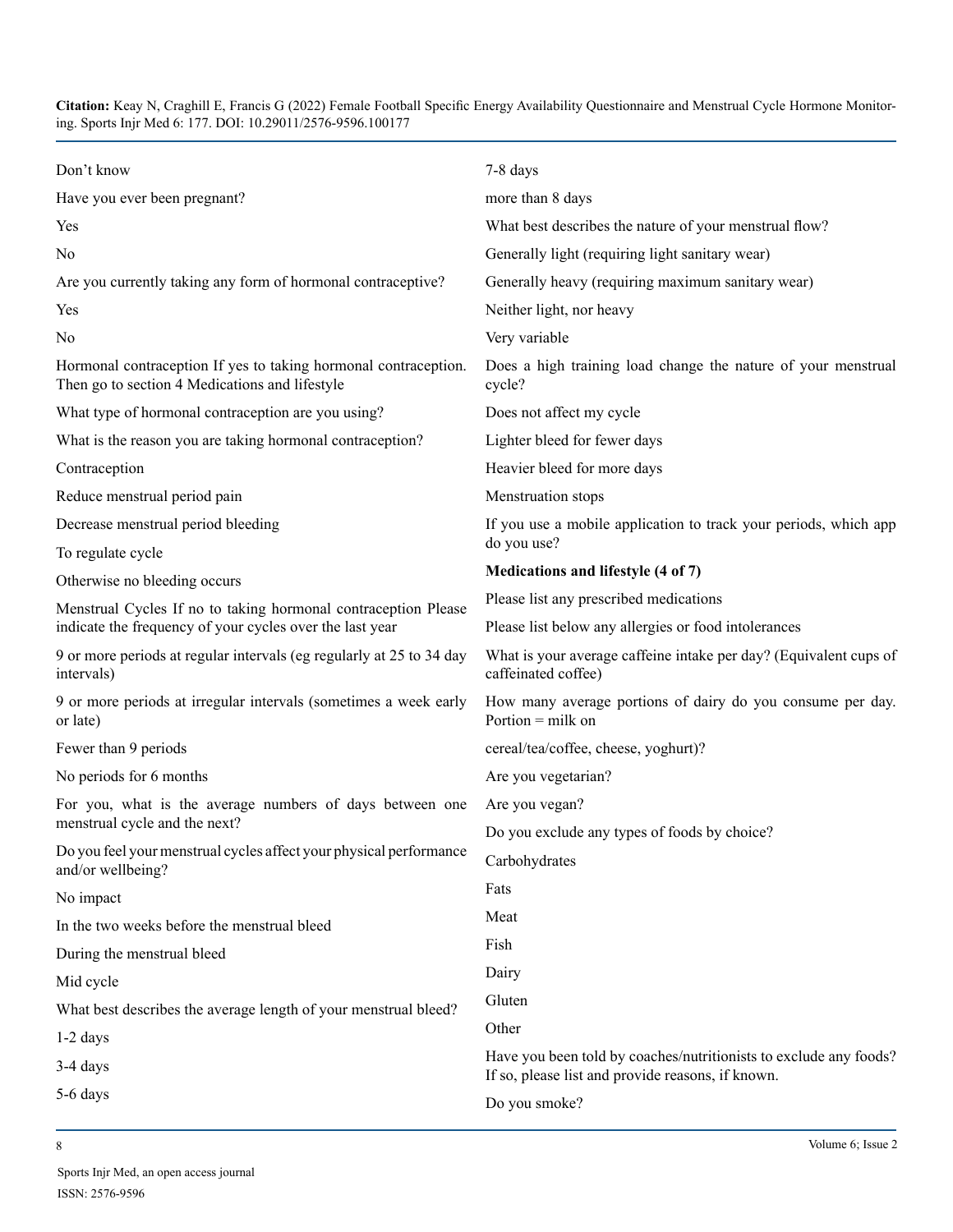| Have you ever smoked                                                                                                                  | A few times per week. Less frequently than daily Once a week or                                                       |  |  |
|---------------------------------------------------------------------------------------------------------------------------------------|-----------------------------------------------------------------------------------------------------------------------|--|--|
| Injuries $(5 \text{ of } 7)$                                                                                                          | more rarely                                                                                                           |  |  |
| During the last year how many soft tissue injuries, e.g. muscle,                                                                      | How would you describe your normal stool?                                                                             |  |  |
| ligament, tendon, joint (excluding fractures) have you had?                                                                           | Normal (soft)                                                                                                         |  |  |
| Of these soft tissue injuries, how many were recurrent (i.e. in the                                                                   | Like diarrhoea (watery)                                                                                               |  |  |
| same place, or same type of injury)?                                                                                                  | Hard and dry                                                                                                          |  |  |
| How many bone injuries have you had since playing football full<br>time? This includes bone stress response injuries, stress fracture | Nutrition (7 of 7)                                                                                                    |  |  |
| and full break fracture.                                                                                                              | Which sources do you consult for advice on nutrition?                                                                 |  |  |
| If you had bone injuries how many of these were recurrent, i.e.                                                                       | None                                                                                                                  |  |  |
| same place, or same type of injury)?                                                                                                  | Internet                                                                                                              |  |  |
| If you have had any type of fractures, where have these been<br>located?                                                              | Friends/coaches at my team/club                                                                                       |  |  |
| Legs                                                                                                                                  | Team/club provided access to dietician/nutritionist Professional<br>dietician/nutritionist                            |  |  |
| Feet                                                                                                                                  | Have you been told to lose weight at any point in your training/                                                      |  |  |
| Pelvis                                                                                                                                | professional career?                                                                                                  |  |  |
| Spine                                                                                                                                 | Do social media (eg Instagram) make you feel you should try to<br>lose weight?                                        |  |  |
| Arms                                                                                                                                  |                                                                                                                       |  |  |
| If you experienced any type of injury, did your treating healthcare<br>professional ask you about your periods?                       | How does controlling what you eat/what you weigh affect the way<br>you feel about yourself?                           |  |  |
| General Health (6 of 7)                                                                                                               | At what weight (in kg) do you play your best football?                                                                |  |  |
| During the last year how many days off football have you had due<br>to illness?                                                       | Do you think you are more likely to be in starting line up if you are<br>low weight/fat for your height?              |  |  |
| How would you rate your levels of freshness over the past year?                                                                       | Please indicate which of these terms you have heard of Low<br><b>Energy Availability</b>                              |  |  |
| Score 1-5                                                                                                                             | Female athlete triad                                                                                                  |  |  |
| How would you rate your sleep quality over the past year?                                                                             | Relative Energy deficiency in Sport (RED-S)                                                                           |  |  |
| Score 1-5                                                                                                                             | Disordered eating                                                                                                     |  |  |
| What type of sleeping difficulties do you experience?                                                                                 | Orthorexia                                                                                                            |  |  |
| How would you rate your digestive system over the past year?                                                                          | Have you ever been diagnosed with an eating disorder?                                                                 |  |  |
| What type of digestive problems do you experience (not related to<br>menstruation)? None                                              | Do you think it is normal for female athletes not to have periods?                                                    |  |  |
| Constipation                                                                                                                          | Apart from not being able to get pregnant, do you think there are<br>there any negatives to women not having periods? |  |  |
| Bloating                                                                                                                              | <b>RED-S Risk Score calculation. Supplementary file 2</b>                                                             |  |  |
| Discomfort                                                                                                                            | The RED-S Risk Score was calculated as the sum of positive and                                                        |  |  |
| How often do you have bowel movements, on average?                                                                                    | negative points assigned to responses, as show below.                                                                 |  |  |
| Several times a day                                                                                                                   | BMI +1 unless <20 -1 or <18 -2                                                                                        |  |  |
| Once a day                                                                                                                            | BMI min +1 unless <20 -1 or <18 -2                                                                                    |  |  |
|                                                                                                                                       |                                                                                                                       |  |  |